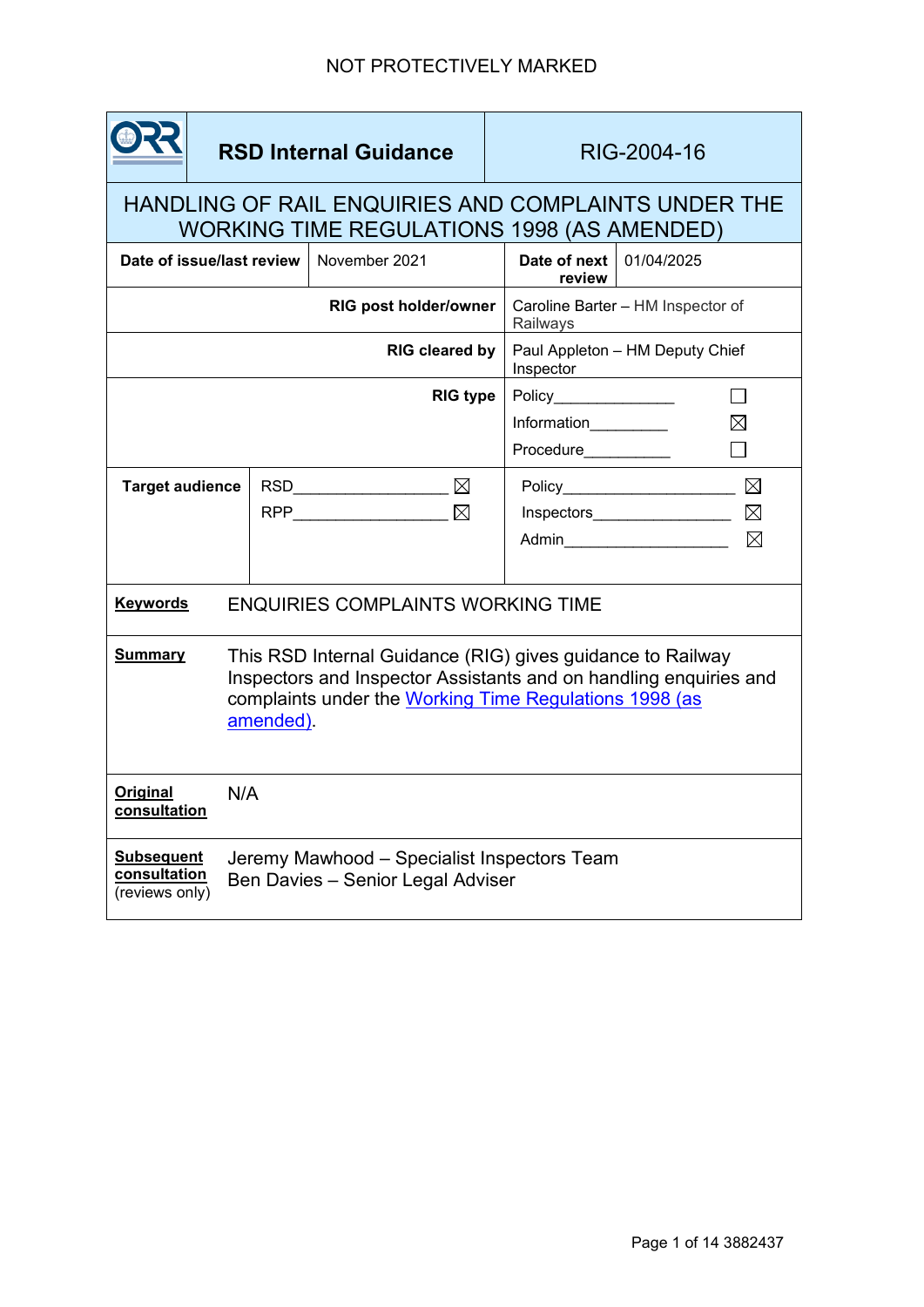#### **Detail Detail INTRODUCTION**

1 All railway workers are covered by the Working Time Regulations 1998 [\(http://www.legislation.gov.uk/uksi/1998/1833/contents/made](http://www.legislation.gov.uk/uksi/1998/1833/contents/made)), as amended, (WTR), with effect from 1 August 2003. The [regulations](http://www.opsi.gov.uk/si/si2003/20031684.htm) limit the number of hours a worker is expected to work per week, limit night work hours, and provide for rest breaks, paid annual leave, and health assessments for night workers.

2 Hours of work, rest breaks and fatigue are live issues in the rail industry, so there has been considerable interest in these Regulations. However, for safety critical workers as defined under the Railways and Other Guided Transport Regulations Systems (Safety) 2006 (as amended) (ROGS), the WTR provisions are in addition to, not instead of, protection under the ROGS. ROGS Regulation 25 requires controllers of safety critical work to have arrangements in place to ensure that no safety critical worker is so fatigued or liable to become so fatigued, as to be a risk to themselves or the transport system. The WTR require that no employee (including those carrying out safety critical work) works more than an average of 48 hours in each seven days over an agreed reference period, unless the employee agrees in writing (Regulations 4 & 5).ORR does not regard the WTR as a new way of controlling fatigue in the rail sector.

3 The majority of rail workers will be exempt from some key requirements of the WTR relating to rest breaks and night work limits by virtue of the Special Cases Regulation R21 (see paragraph 11). ORR has appointed a Working Time Officer (WTO) (March 2021 - Caroline Barter), who is responsible for investigating complaints and possible breaches of the regulations. The Department for Business, Energy & Industrial Strategy (DBEIS) (formerly Department of Trade and Industry), who are responsible for the Regulations, have agreed that ORR will enforce the Regulations on a reactive basis and will be responsible for working time, night work limits, night work special conditions, health assessments, monotonous and predetermined working patterns, record keeping and compensatory rest. The WTO may be contacted for clarification on any of the above.

4 This RIG summarises action to be taken by Inspectors, Inspector Assistants and others, and the main provisions of the Regulations that do apply to rail workers, non-mobile urban transport workers (who do not work on road, air or inland waterways) and workers expected to be exempt from the rest break/night work limits requirements.

#### ACTION BY INSPECTORS AND INSPECTOR-ASSISTANTS

#### **Enquiries and Complaints**

HSE will still answer basic WTR enquiries, but will refer all other rail-related WTR enquiries and complaints to the ORR WTO. Inspectors and others,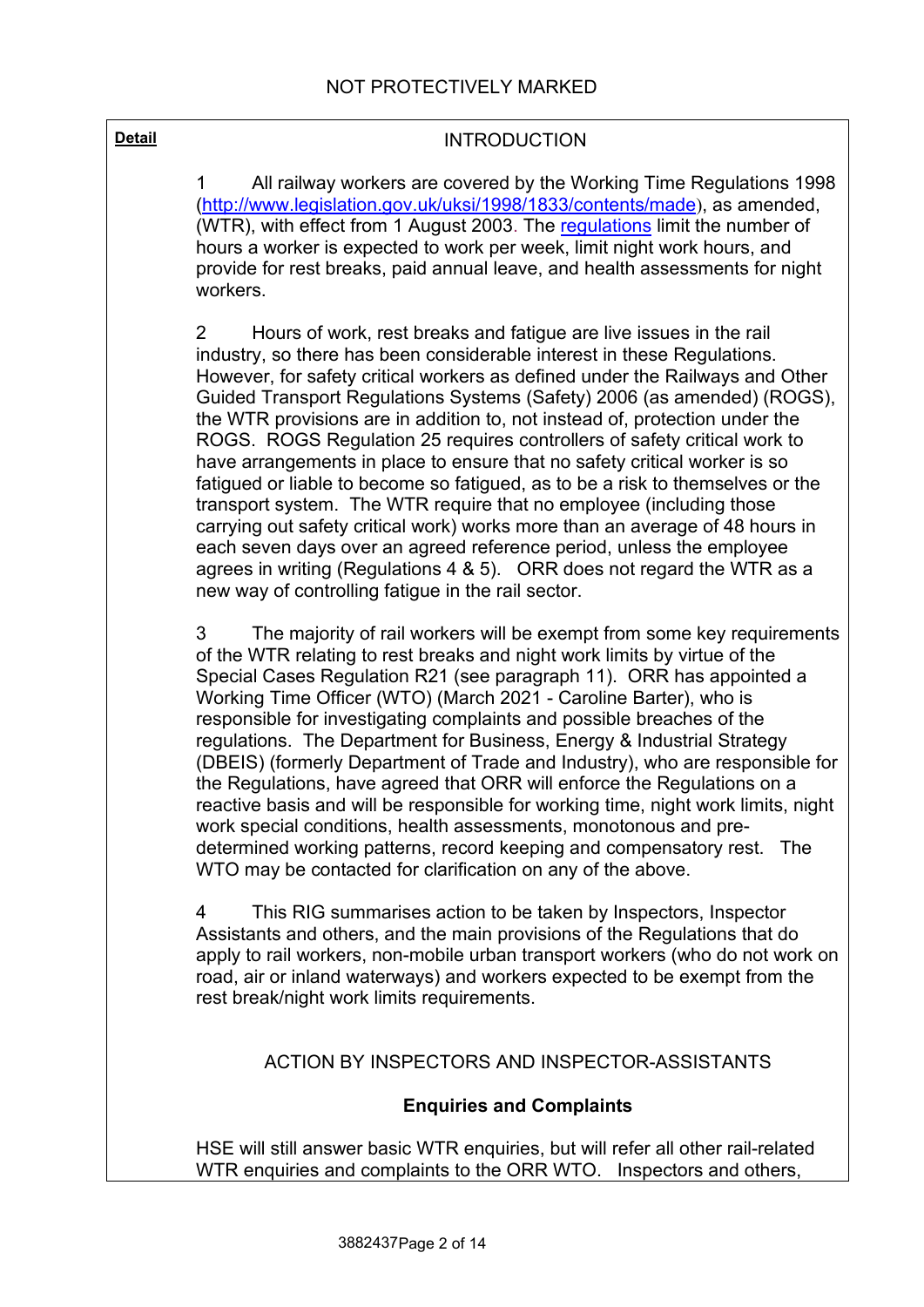who receive enquiries or complaints relating to WTR in the rail industry should refer the enquiry or complaint directly to the ORR WTO.

The ORR WTO will carry out an initial investigation. Inspectors are now only expected to become involved in the investigation of a working time complaint if excessive working hours for safety critical workers have been identified.

The ORR WTO will liaise with the Human Factors Team and RSD account holder on matters such as risk arising from fatigue, which will be more appropriately dealt with under ROGS.

#### **Enforcement**

7 The WTR will be used to enforce the relevant working time provisions for workers in the railway sector. Enforcement action can only be taken by the WTO, who holds a Warrant under the WTR. Those entitlements under the WTR covering daily and weekly rest periods, rest breaks and paid annual leave are enforced through individual complaint to an Employment Tribunal. The Employment Tribunals Service can be contacted on 0300 123 1024 (Textphone 18001 0300 123 1024). In addition, help and advice on entitlements matters can be sought through the ACAS National Helpline 0300 123 1100. The ORR WTO will be able to offer further guidance in this area should it be required.

8 In terms of managing excessive hours of work that are liable to lead to fatigue, it is expected that ORR's preferred enforcement tools in handling potential health and safety breaches in this area will be ROGS Regulation 25 and the ORR guidance document Managing Rail Staff Fatigue [\(https://orr.gov.uk/\\_\\_data/assets/pdf\\_file/0005/2867/managing\\_rail\\_fatigue.pdf](https://orr.gov.uk/__data/assets/pdf_file/0005/2867/managing_rail_fatigue.pdf) ). Most railway undertakings will be aware of the requirement to set limits on hours of work because of the role of fatigue in previous major rail accidents such as the Clapham train crash. However, it is important to remember that the requirements of the WTR apply to all railway activities including those undertaken by Safety Critical workers. The requirements of both ROGS and the WTR must be considered when dealing with these issues. For further advice please refer to the ORR WTO [\(paragraph 17\)](#page-4-0).

#### MAIN PROVISIONS OF THE REGULATIONS

<span id="page-2-0"></span>9 The Working Time Regulations 1998 excluded the rail transport sector from their scope, but the Working Time (Amendment) Regulations 2003 extended to all railway workers provisions for:

- a. An average 48-hour working week;
- b. 4 weeks paid annual holiday;
- c. 1 day's rest in 7 (or 2 every 14 days);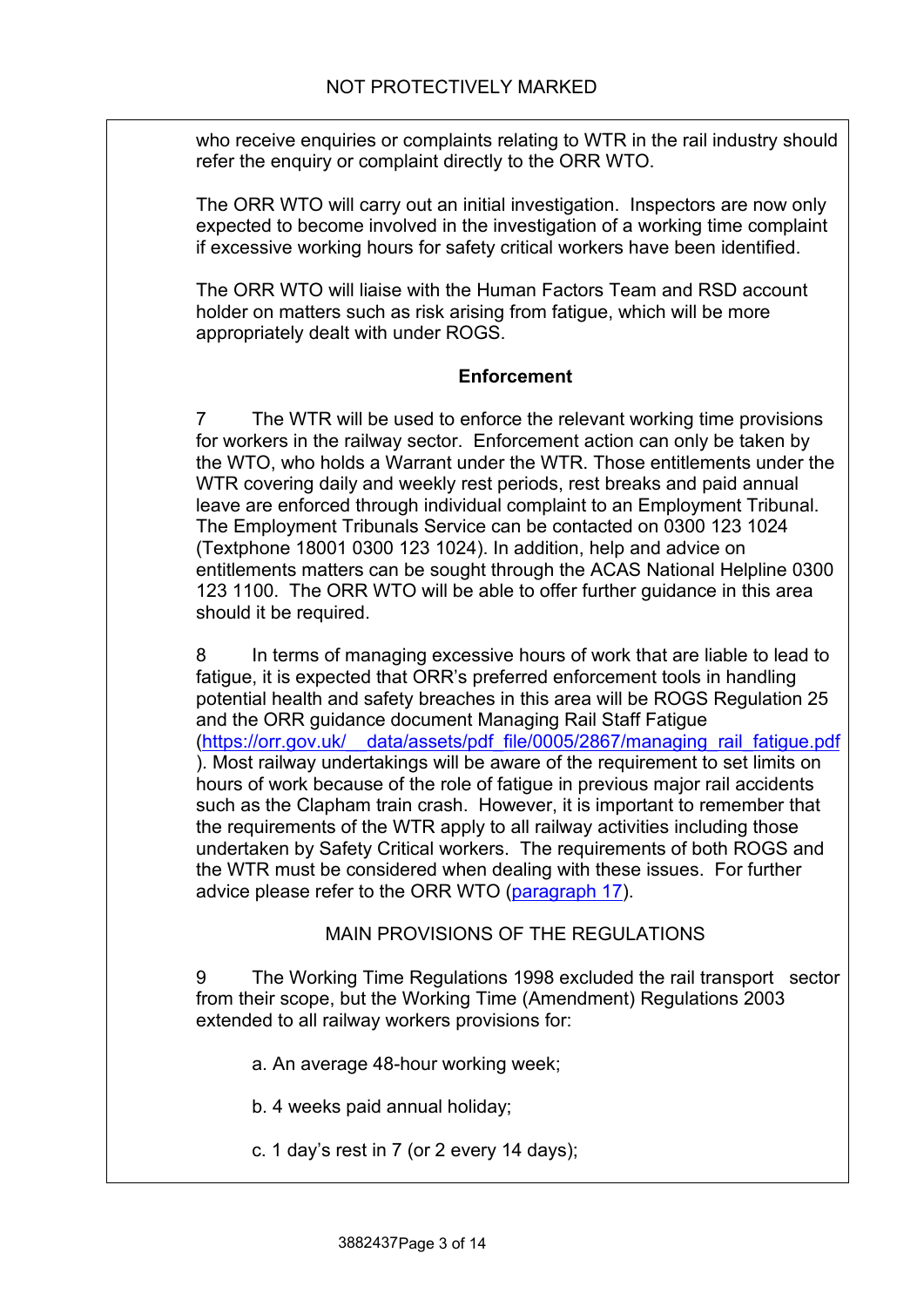- d. 11 hours rest between working days;
- e. 20 minutes rest break if the working day is over 6 hours
- f. Health assessments for night workers
- g. Limits imposed on night working
- h. Special protection for young workers
- i Adequate rest breaks where the work rate is pre-determined or the work is monotonous

10 The [Appendix](#page-5-0) provides further details of the various provisions (although it is not expected that inspectors will need to explain the regulations to this level of detail, as this is the ORR WTOs' role). It is possible to obtain a free copy of the DBEIS guidance on the Regulations by searching the DBEIS web site at https://www.gov.uk/government/publications/department-forbusiness-energy-and-industrial-strategy-single-departmental-plan/departmentfor-business-energy-and-industrial-strategy-single-departmental-plan-june-2019 entering the URN number 07/815.

#### EXEMPTIONS

11 Within the Rail Transport Sector the Regulations set out exemptions from the Working Time entitlements to c, d, e, and g in [paragraph 9,](#page-2-0) in relation to railway workers:

- a. whose activities are intermittent,
- b. whose hours of work are spent on trains,
- c. whose activities are linked to railway transport timetables and ensuring the continuity and regularity of railway traffic

12 DBEIS have not offered any guidance on how these exemptions should be interpreted. HSE will refer any queries about interpretation to RI WTO.

13 Those railway workers exempt from some of the provisions should still have:

- a. an average 48-hour working week (averaged over an agreed reference period not exceeding 52 weeks),
- b. 4 weeks paid annual leave,
- c. health assessments for night workers and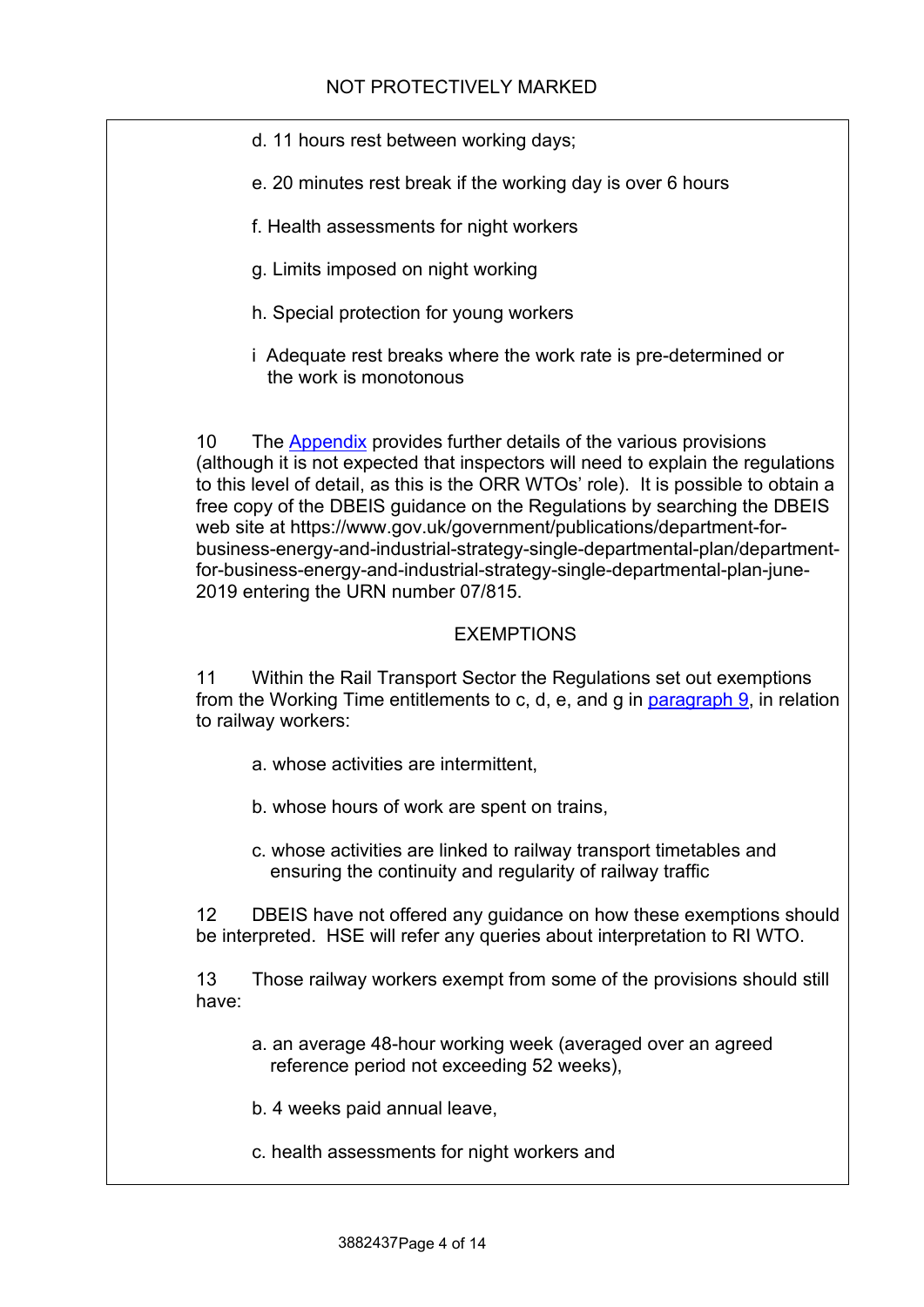d. equivalent periods of "compensatory rest" (when they are not allowed to take rest breaks as required by the Regulations).

14 There is also a provision for workers to opt out of the 48 hour week requirement, but this has to be agreed in writing and signed by the relevant employees.

### OTHER ISSUES

15 The Regulations define "*mobile worker*" as a worker employed as a member of travelling or flying personnel by an undertaking which operates transport services for passengers or goods by road, air or inland waterway. Mobile workers are entitled to the possibly more favourable "*adequate rest*" rather than "*compensatory rest*" (see [Appendix, paras 43-44\)](#page-10-0). As railway workers are not included in the definition of mobile worker as above, they will not be entitled to adequate rest, regardless of whether they are 'mobile' or not.

16 The definition of working time under the WTR is an issue. DBEIS defines working time as any period during which the worker is working, at the employer's disposal and carrying out his activity or duties. All three elements must be in place for it to be defined as working time under WTR. Working Time includes travelling time where it is part of the job, but does not include travelling between a person's home and their usual workplace. The nature of the travel should be considered when deciding whether a person is "at work" or not. In general, if a person is travelling between their normal workplace and home then they would not be considered to be "at work", rather they would be "commuting". If they are travelling to or returning from a worksite that is not their ordinary place of work, then it will be "at work". This includes situations where the worker does not have an ordinary place of work, in such instances, when the worker is travelling from home to the first worksite and then later form the last worksite to home they will be considered "at work".

Employers still have to ensure that their safety critical workers are fit for work under ROGS. On-call or 'lodging' work is not regarded as 'working time' when the worker is permitted to be away from the workplace and is free to pursue leisure activities. The employer should monitor secondary work where it is known that the employee participates in any other such work activity. If the employee is likely to work above the average of 48 hours per week the employer should reduce the employee's hours accordingly, or consult on whether the employee wants to agree to 'opt-out'. The employee is under no obligation to agree to opt-out and may terminate an agreement at any time providing the relevant period of notice is complied with.

## CONTACT

<span id="page-4-0"></span>17 The contact for this RIG is the ORR Working Time Warrant Holder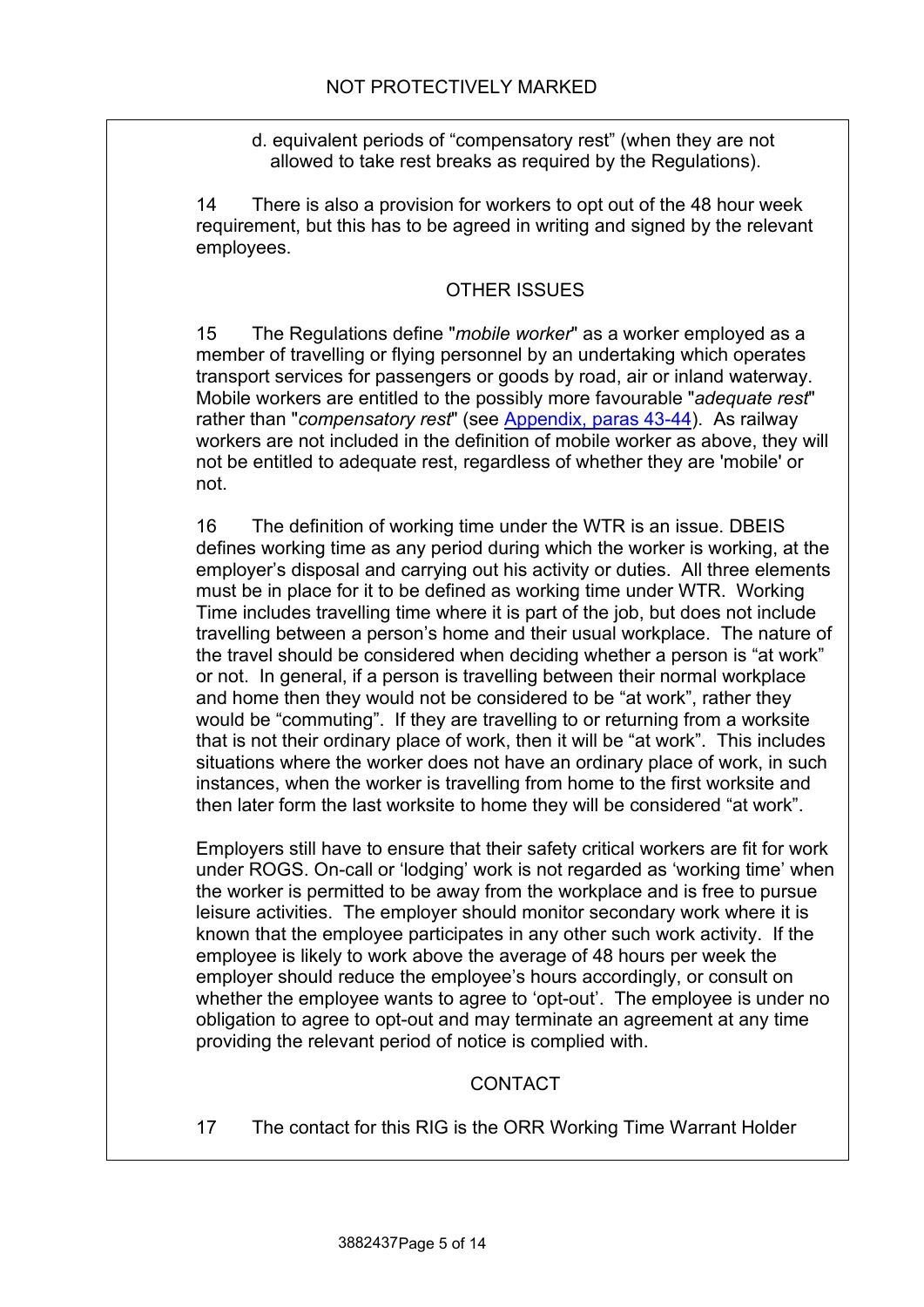Caroline Barter, c/o 25 Cabot Square, London, E14 4QZ 020 7282 2158 Caroline.Barter@ORR.gov.uk

## APPENDIX

<span id="page-5-0"></span>This Appendix provides further details of the various provisions (although it is not expected that Inspectors will need to explain the Regulations to this level of detail, as this is the ORR's Working Time Officer's role). It is possible to obtain a free copy of the DBEIS guidance on the Regulations by searching the DBEIS website at

https://www.gov.uk/government/publications/department-for-business-energyand-industrial-strategy-single-departmental-plan/department-for-businessenergy-and-industrial-strategy-single-departmental-plan-june-2019 for *working time*

## **WORKING TIME REGULATIONS**

## MAXIMUM WEEKLY WORKING TIME

1. The working time (including overtime) in any seven-day period should not exceed an average of 48 hours over a standard 17 week reference period. (Regulation 4(1)).

2. The standard reference period of 17 weeks can be successive periods of 17 weeks calculated on a rolling basis or by collective agreement or workforce agreement. (Regulation 4(3)).

3. Where a worker has not worked on any given day during the 17-week reference period due to sickness, annual leave; maternity, paternity, adoption or parental leave, an equivalent number of days following the reference period should be taken into account for the purpose of calculating the average hours. (Regulation 4(6)).

4. The reference period can be changed for particular workers or groups of workers by a collective agreement or workforce agreement, to no more than 52 weeks, for objective or technical reasons, or reasons concerning the organisation of work (Regulation 23(b)).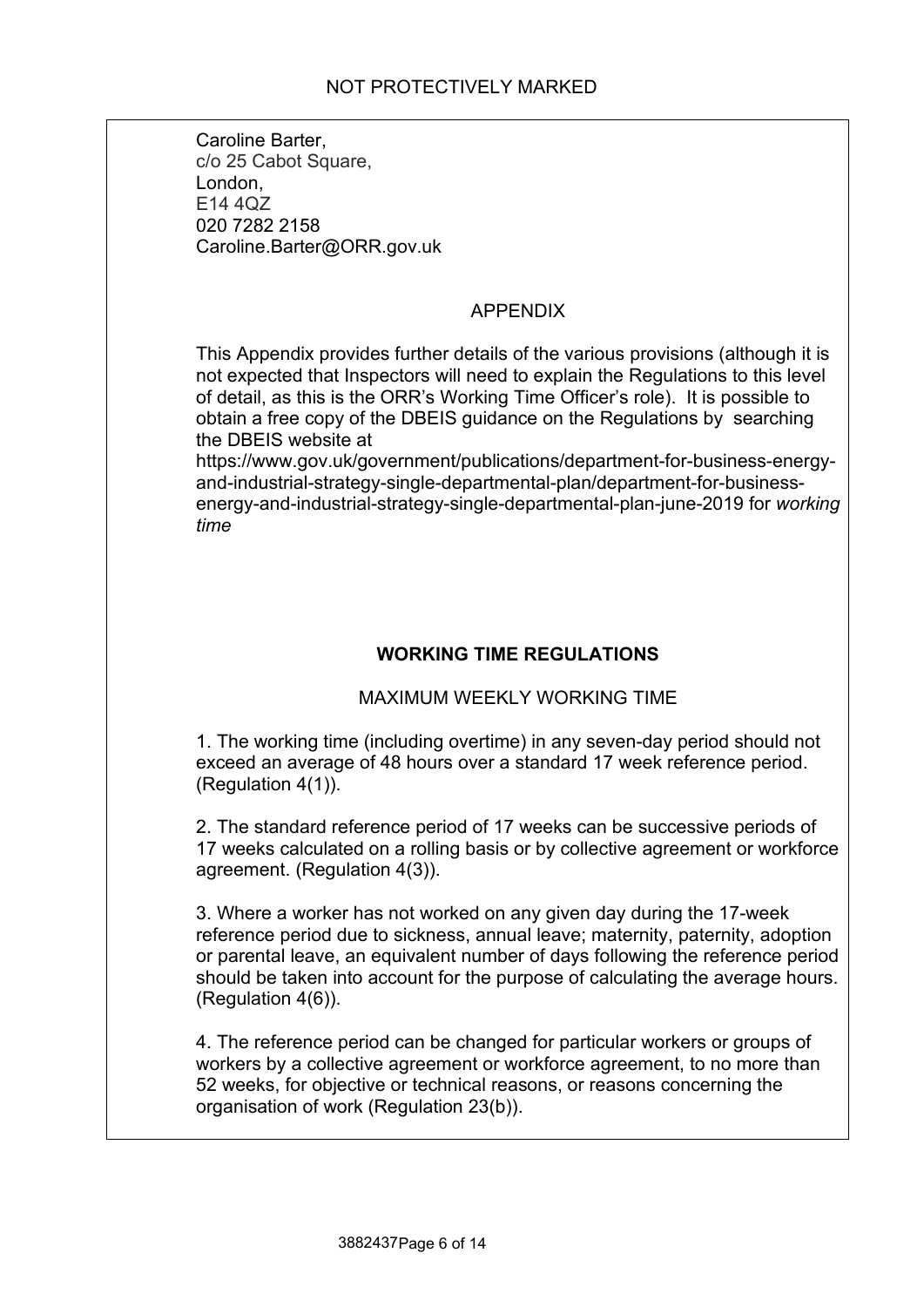5. For specified classes of work (Regulation 21 "other special cases"), the reference period may be extended to 26 weeks. (Regulation 4(5)).

6. The limit on weekly working time will not apply to any individual worker who agrees in writing that it should not apply in their case. Such an agreement may be terminated by the worker giving not less than seven days notice to the employer, or such other period of notice up to a maximum of three months as specified in the agreement (Regulation 5(2) & (3)).

7. A young worker's (over the age of 15, but under the age of 18) working time shall not exceed 8 hours a day, or 40 hours a week. These hours cannot be averaged out and there is no opt-out available. However, young workers may work longer hours in certain exceptional circumstances (e.*g. force majeure),*  or where there is a need to maintain continuity of service or production, or to respond to a surge in demand for a service or product, provided that no adult is available to perform the task (Regulations 5A, 27, 27A & DBEIS Guidance)

#### LENGTH OF NIGHT WORK

8. A night worker's normal hours of work should not exceed an average of eight hours in any 24-hour period, including overtime where it is part of a night workers normal hours of work (Regulation 6(1) & DBEIS Guidance).

9. The reference period for calculating the average hours of night work can be any period of 17 weeks on a rolling basis, or by "relevant" agreement, consecutive periods of 17 weeks. If the worker has worked for his employer for less than 17 weeks the reference period applicable would be the period elapsed since he started work for his employer (Regulation 6(3) & (4)).

10. Night time is defined as being between 11pm and 6am unless a collective agreement sets a different period of not less than seven hours duration and includes the period between midnight and 5am (Regulation 2(1) & DBEIS Guidance).

11. A night worker is someone who, as a normal course, works at least three hours of his or her daily working time at night, or is likely to work at least such proportion of annual working time during night time as specified within a collective agreement or workforce agreement. 'As a normal course' is defined 'on a regular basis' or at least one third of the working time. Occasional, or *ad hoc,* work at night does not make someone a night worker (Regulation 2(1) & DBEIS Guidance).

12. A night worker whose work involves special hazards or heavy physical or mental strain should not perform night work for more than eight hours in any 24-hour period as an absolute limit, without a reference period (Regulation  $6(7)$ ).

13. Work will be regarded as involving special hazards or heavy physical or mental strain if it is identified as such within a collective agreement or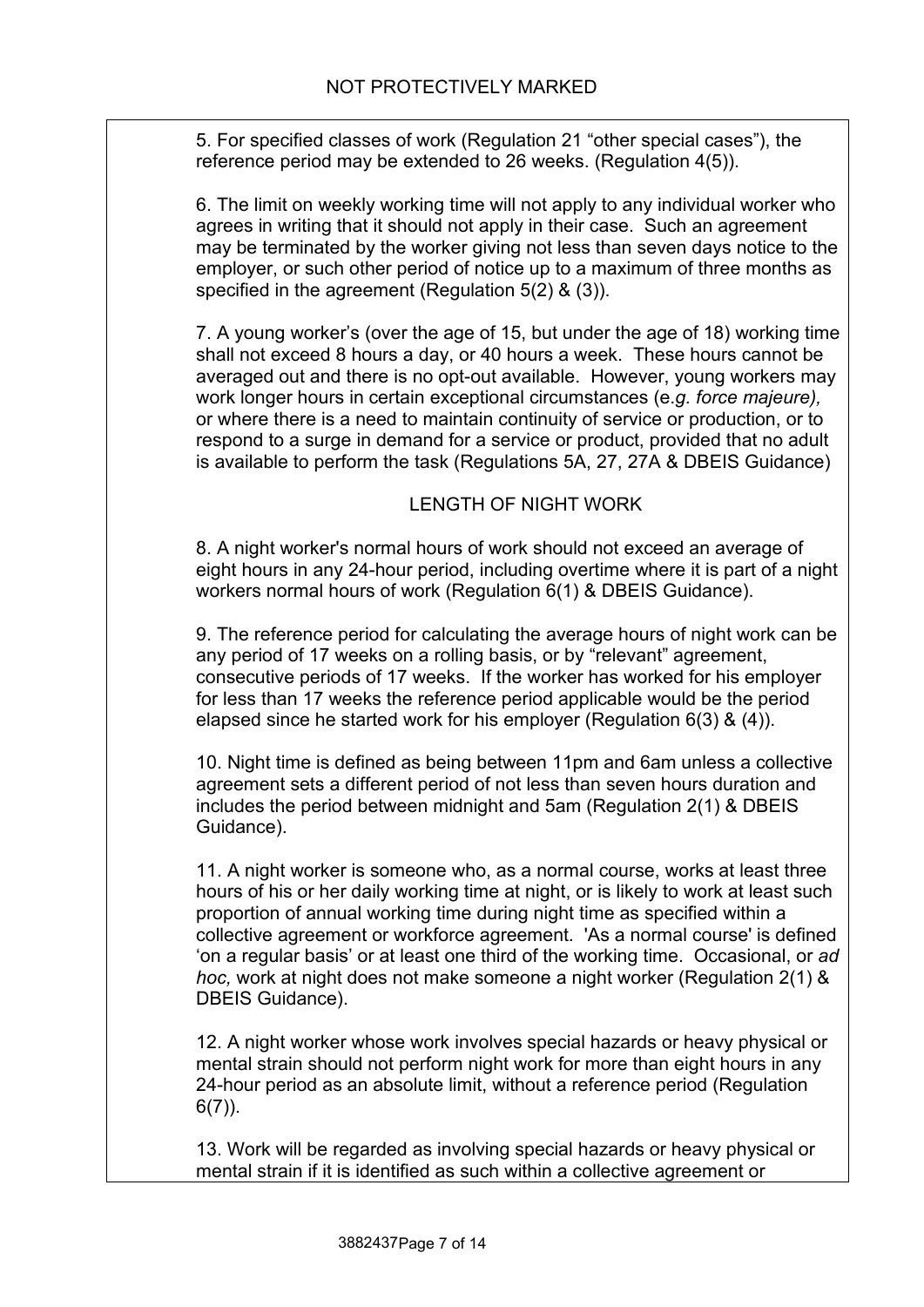workforce agreement that takes account of the specific effects and hazards of night work. Alternatively, if it is recognised in a risk assessment as involving a significant risk to the health and safety of workers under Regulation 3 of the Health and Safety at Work Regulations 1999 (Regulation 6(8)).

14. The limits on the length of night work (including the limit for special hazards) do not apply in the case of certain specified classes of work, "other special cases", subject to workers receiving an equivalent period of compensatory rest (Regulation 21).

15. A collective agreement or workforce agreement can modify or exclude the application of the limits on the length of night work (including the limit for special hazards) in respect of any particular workers or groups of workers (Regulation 23).

16. Young workers should not ordinarily work at night between 10pm and 6am, or between 11pm and 7am if the contract of employment provides for work after 10pm. However, exceptions apply in particular kinds of employment (e.g. Entertainment, Sporting, Agriculture etc), subject to the young worker receiving an equivalent period of compensatory rest and being adequately supervised by an adult worker where such supervision is necessary for the young worker's protection. A young worker should receive compensatory rest within three weeks (Regulation 6A, 27A(2)(3)(4) and DBEIS Guidance).

### HEALTH ASSESSMENTS FOR NIGHT WORKERS

17. An adult worker should not be assigned to night work unless they have been offered a free and confidential health assessment. In the first instance, this could take the form of a questionnaire to identify any individuals whose health may be harmed by night work. Workers do not have to take the opportunity to have a health assessment, but the employer must offer it (Regulation 7(1)(3)(5) & DBEIS Guidance).

18. Young workers should not ordinarily work at night between 10pm and 6am, or between 11pm and 7am if the contract of employment provides for work after 10pm. Where they do, young workers should not be assigned night work unless they have been offered a free and confidential health assessment that takes account of their physical and psychological capabilities (Regulation 6A, 7(2)(3)(5) and DBEIS Guidance).

19. Thereafter the opportunity of a free health assessment should be provided to all night workers at regular intervals of whatever duration may be appropriate in his case. In many cases it would be appropriate to do this once a year (Regulation 7(1)(b), 7(2)(b) & DBEIS Guidance).

20. Where a registered medical practitioner advises that a worker is suffering from health problems connected with the fact that the worker performs night work, the employer should, if possible, transfer the worker concerned to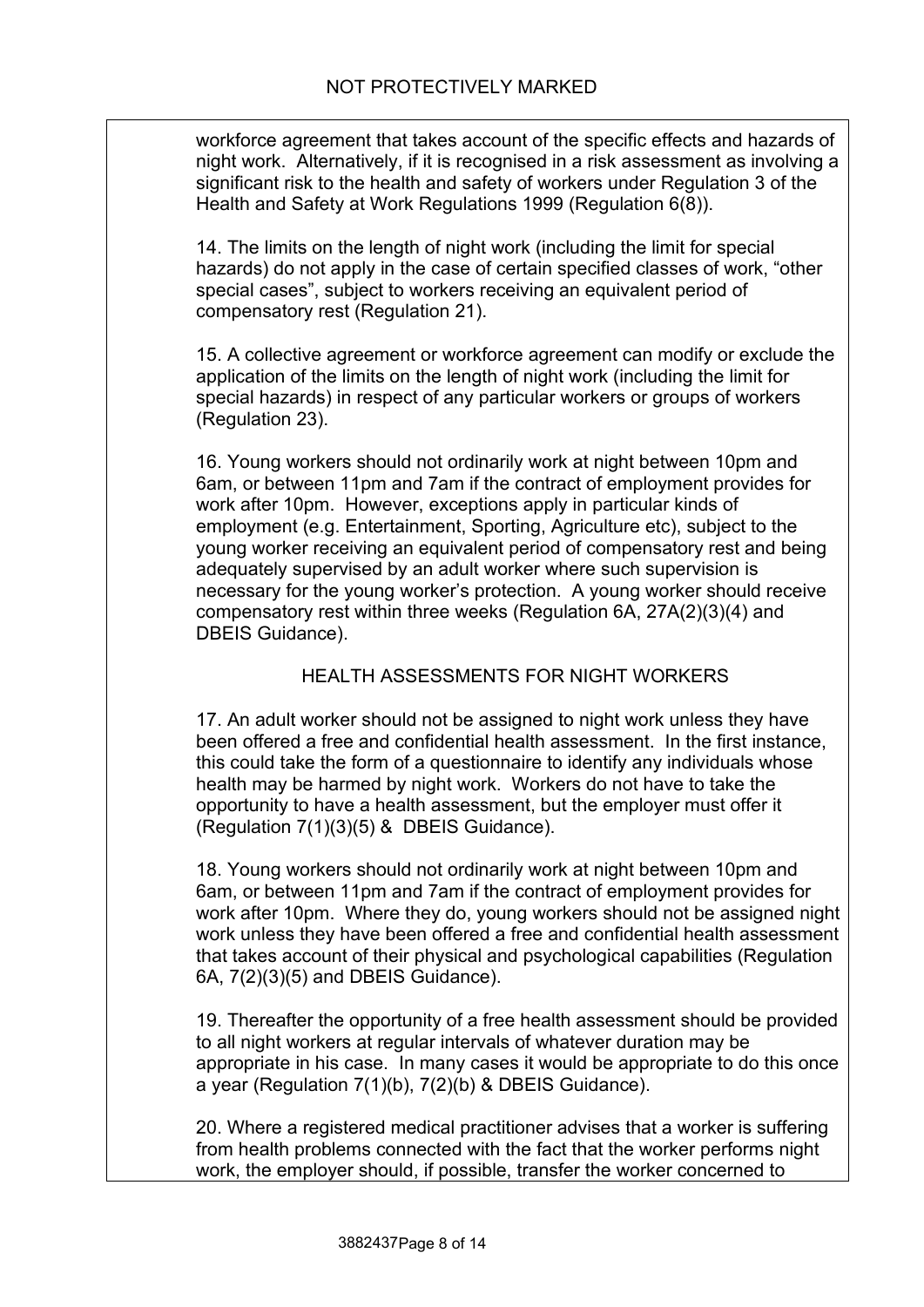suitable work undertaken during periods other than at night. New and expectant mothers should be given special consideration (Regulation 7(6) & DBEIS Guidance)

#### DAILY REST

21. An adult worker is entitled to a rest period of eleven uninterrupted hours in each 24 hours (Regulation 10(1)).

22. A young worker is entitled to twelve uninterrupted hours in each 24-hour period that they work. However, this period of rest may be interrupted if the periods of work are split up over the day or are of short duration. The young workers entitlement to daily rest can be reduced or excluded only in exceptional circumstances (*force majeure*). Where this occurs the young worker should receive compensatory rest within three weeks (Regulation 10(2)(3), 27(1)(2) & DBEIS Guidance).

23. A collective agreement or workforce agreement can modify or exclude an adult's entitlement to daily rest in respect to particular workers or groups of workers (Regulation 23).

24. An adult's entitlement to daily rest does not apply to shift workers who cannot take a daily rest period between the end of one shift and the start of the next - subject to the worker receiving the equivalent compensatory rest (Regulation 22(1)).

25. The adult entitlement to daily rest does not apply to workers engaged in activities involving periods of work split up over the day, for example a morning and evening shift, as may be the case for cleaning staff, etc subject to workers receiving an equivalent period of compensatory rest (Regulation  $22(1)$ ).

26. The adult entitlement to daily rest does not apply to workers in certain specified classes of work, "other special cases", subject to workers receiving an equivalent period of compensatory rest (Regulation 21).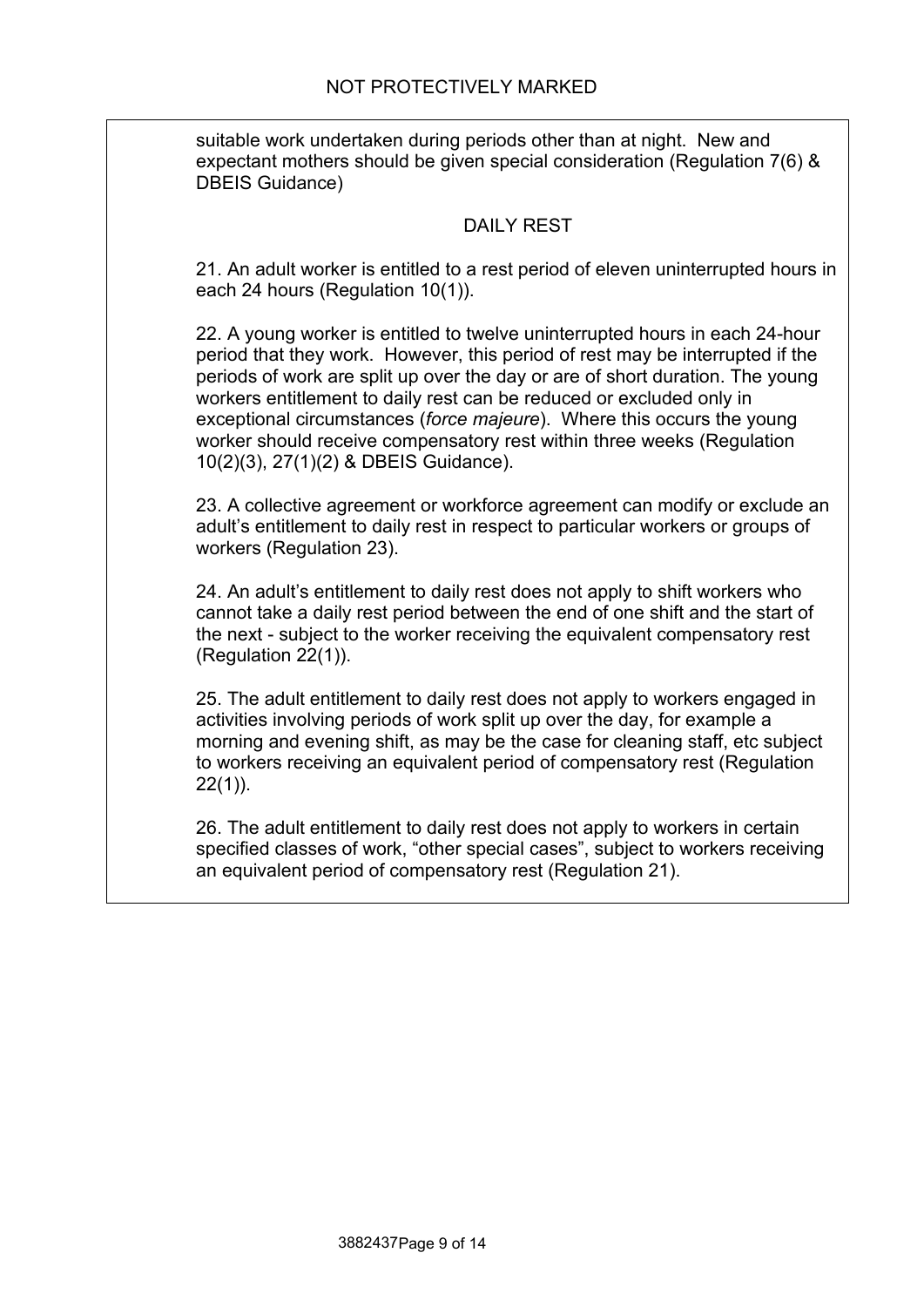#### WEEKLY REST PERIOD

27. An adult worker is entitled to an uninterrupted rest period of not less than 24 hours in each seven-day period (Regulation 11(1)).

28. An employer can amend this entitlement to provide two uninterrupted rest periods of not less than 24 hours, or one uninterrupted rest period of not less than 48 hours, for each fourteen-day period (Regulation 11(2)).

29. The weekly rest period should not include any part of the daily rest period entitlement except where this can be justified by objective or technical reasons or reasons concerning the organisation of work (Regulation 11(7)).

30. Young workers are entitled to a rest period of not less than 48 hours in each seven-day period. This can be reduced to 36 hours where justified by technical or organisation reasons but cannot be averaged out over a two week period. The rest period may be interrupted in the case of activities involving periods of work split up over the day or of short duration (Regulation 11(3), (8) & DBEIS Guidance).

31. A collective agreement or workforce agreement can modify or exclude an adult's entitlement to weekly rest in respect of particular workers or groups of workers (Regulation 23).

32. The seven-day period or (as the case may be) fourteen-day period should be taken to begin at such times on such days as provided for within a "relevant" agreement. In the absence of an agreement, the period should begin from midnight between Sunday and Monday (Regulation 11(4) & (6)).

33. The adult entitlement to weekly rest does not apply to shift workers when they change shift and cannot take a weekly rest period between the end of one shift and the start of the next, subject to the workers receiving compensatory rest (Regulation 22(1)).

34. An adult's entitlement to weekly rest does not apply to workers engaged in activities involving periods of work split up over the day, for example, a morning and evening shift, as may be the case for cleaning staff etc subject to those workers receiving an equivalent period of compensatory rest) (Regulation 22(1)).

35. An adult's entitlement to weekly rest does not apply to workers in certain specified classes of work, "other special cases", subject to workers receiving an equivalent period of compensatory rest (Regulation 21).

#### REST BREAKS

36. An adult worker required to work more than six hours on any day is entitled to an uninterrupted rest break of not less than 20 minutes, which they,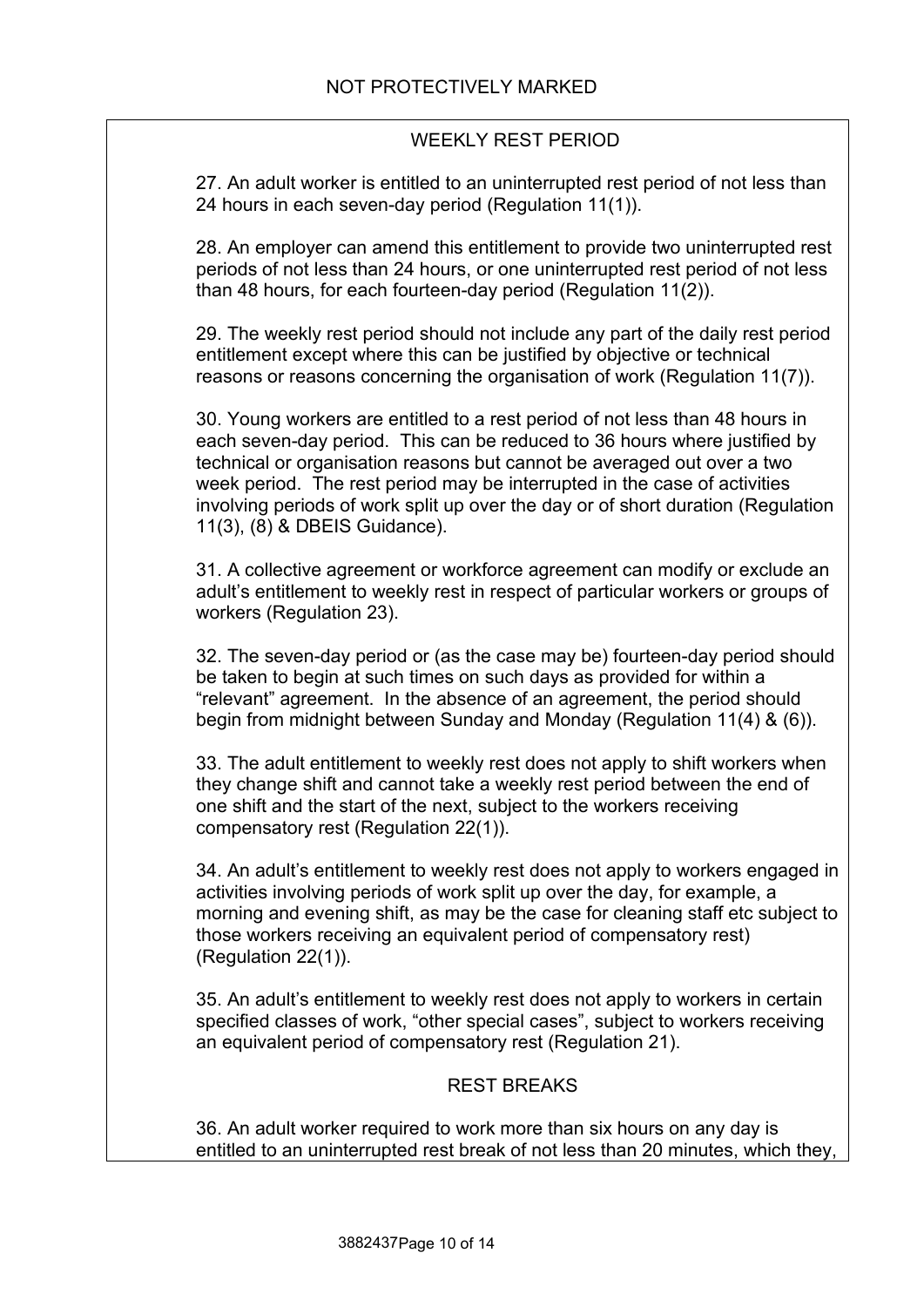if applicable, are entitled to spend away from their workstation (Regulation 12(1) and (3)).

37. The break should be taken during the six-hour period and not at the beginning or end of it. Employers must make sure that workers *can* take their rest, but are not required to make sure they *do* take their rest (DBEIS Guidance).

38. Rest breaks when no work is done may not meet the definition of working time for the purpose of calculating the maximum weekly working time (DBEIS Guidance).

39. A collective agreement or workforce agreement can modify or exclude the adult entitlement to a rest break in respect of any particular workers or groups of workers. It can also determine if a worker is to be paid for rest breaks if not already provided for in the workers contract (Regulation 23 & DBEIS Guidance).

40. An adult's entitlement to a rest break does not apply to workers in certain specified classes of work, "other special cases**"**, subject to workers receiving an equivalent period of compensatory rest (Regulation 21).

41. A young worker who works more than 4½ hours is entitled to a rest break of at least 30 minutes, which should be consecutive if possible and can be spent away from the workstation if they have one. If a young worker is working for more than one employer, the time he or she is working for each one should be added together to see if they are entitled to a rest break. A young worker's entitlement to breaks can be reduced or excluded in exceptional circumstances only (*force majeure*). Where this occurs, the young worker should receive an equivalent period of compensatory rest within three weeks (Regulation 12(4) & DBEIS Guidance).

42. Where the pattern of work puts a workers health and safety at risk, in particular because the work is monotonous or the work rate is predetermined, the employer must provide adequate rest breaks e.g. short breaks more frequently. No derogations apply in this case (Regulation 8).

#### COMPENSATORY REST /ADEQUATE REST

<span id="page-10-0"></span>43. In any case where a worker is required, by the application of Regulations 21 (other special cases), 22 (shift workers) or 23 (collective or workforce agreements), to work during a period that would otherwise be a rest period or rest break, the employer shall, wherever possible, allow an equivalent period of compensatory rest. The regulations give all workers a right to 90 hours of rest in a week. This is the total of the entitlement to daily and weekly rest periods. The exceptions allow workers to take rest in a different pattern to that set out in the regulations. The principle is that everyone gets his or her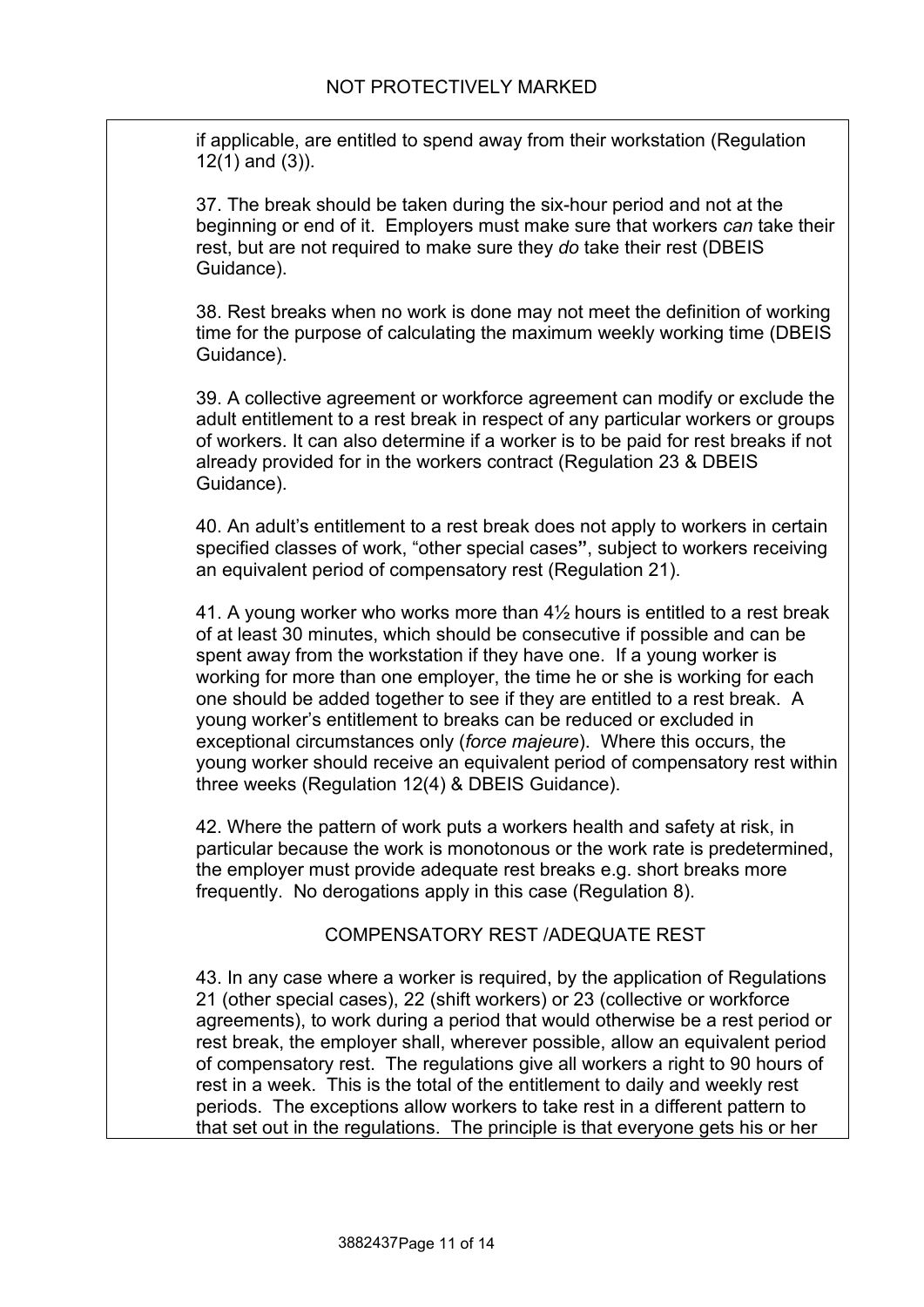entitlement of 90 hours rest a week on average, although some rest may come slightly later than normal (Regulation 24 & DBEIS Guidance).

44. Adequate rest applies to 'mobile workers' in **road** and **air** or **inland waterway** transport only. It is defined as 'regular rest periods, the duration of which are expressed in units of time and which are sufficiently long and continuous to ensure that, as a result of fatigue or other irregular working patterns, workers do not cause injury to themselves, to fellow workers or to others and that they do not damage their health, either in the short term or in the longer term' (Regulation 2(1) & 24A(2)).

#### ANNUAL LEAVE

45. A worker is entitled to four weeks' paid annual leave each year. Where workers are paid for bank holidays or public holidays, these may count towards the annual entitlement (Regulation 13(1) & DBEIS Guidance).

46. A week's leave should allow workers to be away from work for a week. A week's leave is the same amount of time as the working week (DBEIS Guidance).

47. In the absence of a "relevant" agreement, the leave year will be deemed to begin on the 1st October each year if they were employed on or before 1<sup>st</sup> October 1998. If they were employed after that date the workers leave year commences on the anniversary of their appointment (Regulation 13(3)).

48. The entitlement for new starters should be proportionate to the amount of the leave year that they work (Regulation 13(5) & 15A(2)).

49. The leave entitlement may be taken in instalments, but it may only be taken in the leave year in respect of which it is due. It cannot be replaced by a payment in lieu except where the worker's employment is terminated. If a worker's employment ends, they have a right to be paid for the leave time due and not taken (Regulation 13(9) & DBEIS Guidance).

50. The arrangements for taking leave can be covered by a "relevant" agreement, or in the absence an agreement, the notice period that a worker must give should be at least twice that of the period of leave requested. A refusal of leave, by the employer, must be given within a period equivalent to the leave requested, in advance of the earliest day requested (Regulation 15).

51. Payment for annual leave should be based upon normal working hours. This would include any shift premium, commission or bonus payments, but not overtime unless it is guaranteed as part of the contract of employment (Regulation 16 & DBEIS Guidance).

#### UNMEASURED /PARTLY MEASURED WORKING TIME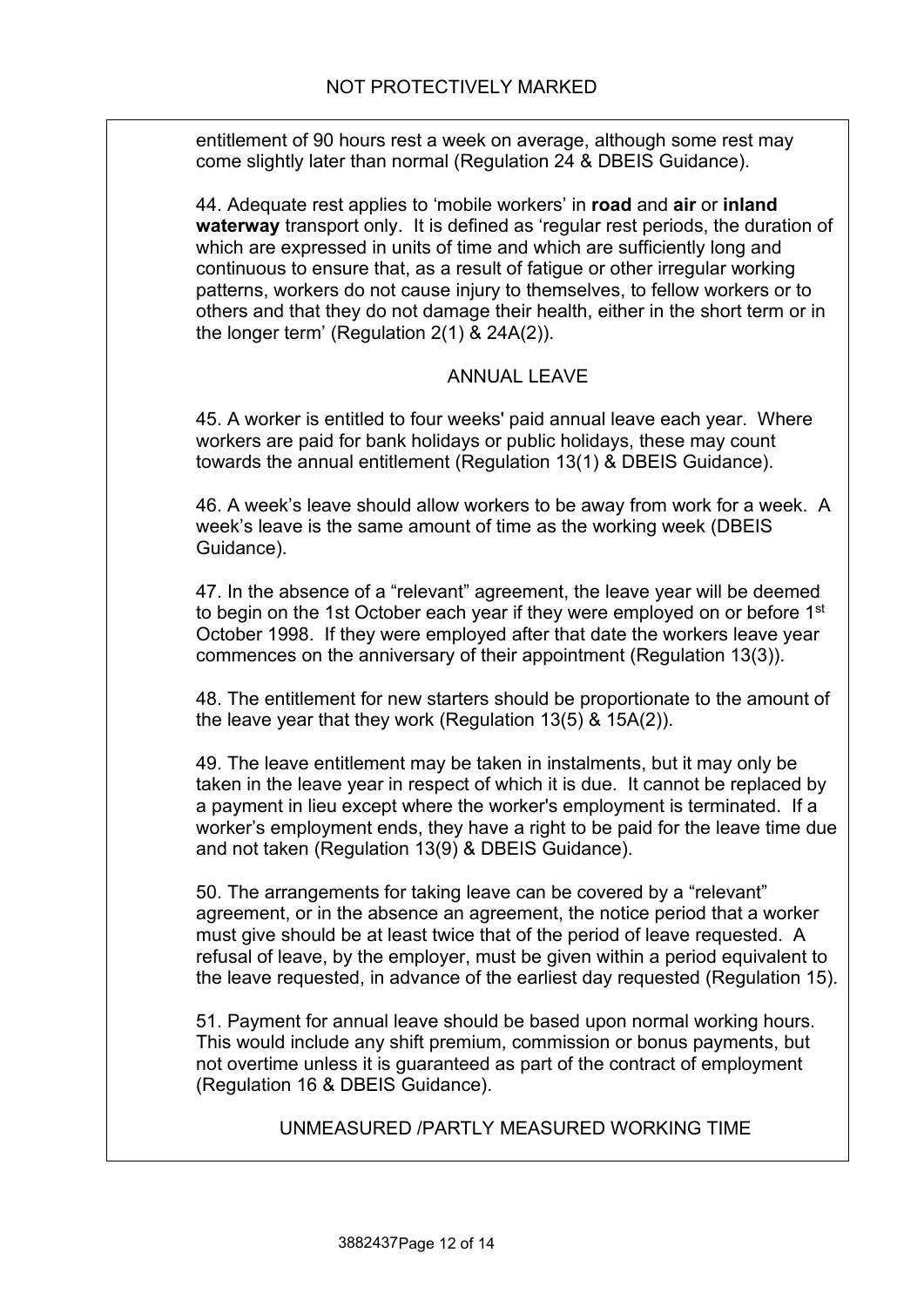52. The working time limits and rest entitlements (apart from those applicable to young workers), do not apply if a worker can decide how long he or she works. However, the entitlement to paid annual leave does still apply. A test, set out in the regulation 20, states that a worker falls into this category if "the duration of his working time is not measured or predetermined, or can be determined by the worker himself". An employer needs to consider whether a worker passes this test. Workers such as senior managers, who can decide when to do their work, and how long they work, are likely to pass the test. Those without this freedom to choose are not (Regulation 20(1) & DBEIS Guidance).

53. There is an exception for workers who have an element of their working time pre-determined, but otherwise decide how long they actually work. Simply put, additional hours which the worker chooses to do without being required to by his employer do not count as working time; therefore, this exception is restricted to those that have the capacity to choose how long they work. The key factor for this exception is worker choice without detriment. Regulations concerning the maximum weekly working time and length of night work shall apply only to so much of the work as is measured or predetermined or cannot be determined by the worker themselves (Regulation 20(2) & DBEIS Guidance).

#### YOUNG WORKERS: *FORCE MAJEURE*

54. A Young Workers entitlements to a maximum 8 hour working day/40 hour working week, restrictions on night work, daily rest and in work rest breaks do not apply if an employer requires them to work temporarily because of an unusual or unforeseen occurrence on an exceptional event which could not be avoided and which requires immediate attention. In such circumstances the regulations do not apply only if no adult worker is available to perform the work and the young worker is provided with an equivalent period of compensatory rest to be taken within the following three weeks (Regulation 27 & DBEIS Guidance).

### DUPLICATE ENTITLEMENTS

55. Where a worker is entitled to a rest period, rest break or annual leave, under both a provision of these Regulations and under a separate provision (including regulatory or provision of their contract), the worker may not take advantage of both rights separately, but may in any particular respect, take advantage of the one that is the more favourable (Regulation 17).

#### RECORDS

56. Employers must retain adequate records for a period of two years. The records should show that maximum weekly working time and night work limits are being complied with. Employers must also retain copies of night worker health assessments and keep a record of those workers who have signed an individual opt-out in respect of the maximum weekly working hours (for the